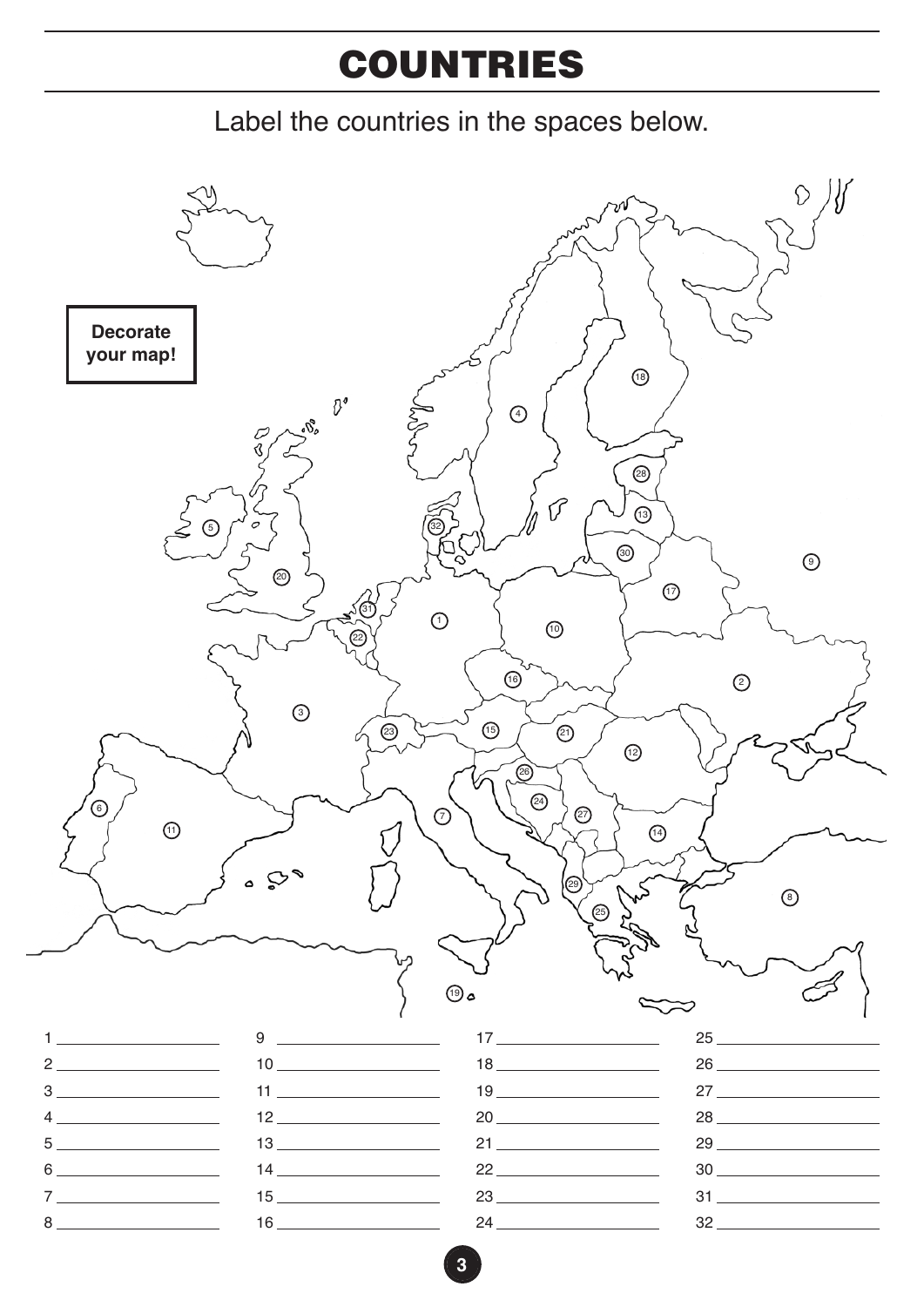## **WHO AM I ?**

| 1. I'm an island. I'm shaped like a remote-controlled car! _____________________                                                                                                                                                     |
|--------------------------------------------------------------------------------------------------------------------------------------------------------------------------------------------------------------------------------------|
|                                                                                                                                                                                                                                      |
| 3. I'm a city. I'm the most northerly one in Europe. ___________________________                                                                                                                                                     |
|                                                                                                                                                                                                                                      |
| 5. I'm a mountain range between Spain and France. <u>Communication and the set of the set of the set of the set of the set of the set of the set of the set of the set of the set of the set of the set of the set of the set of</u> |
|                                                                                                                                                                                                                                      |
|                                                                                                                                                                                                                                      |
| 8. I'm an island. I'm shaped like a triangle! __________________________________                                                                                                                                                     |
|                                                                                                                                                                                                                                      |
| 10. I'm a country between Germany and Hungary. _________________________________                                                                                                                                                     |
| 11. I'm a river. I form the border between Romania and Bulgaria. _______________                                                                                                                                                     |
|                                                                                                                                                                                                                                      |
|                                                                                                                                                                                                                                      |
| 14. I'm a mini-state between France and Spain. _________________________________                                                                                                                                                     |
| 15. I'm an Island. I'm shaped like a bread-knife! ______________________________                                                                                                                                                     |
| 16. I'm a port at the end of the River Rhine. __________________________________                                                                                                                                                     |
|                                                                                                                                                                                                                                      |
|                                                                                                                                                                                                                                      |
|                                                                                                                                                                                                                                      |
| 20. I'm a mountain range. Mont Blanc is one of my peaks. _______________________                                                                                                                                                     |
|                                                                                                                                                                                                                                      |
| 22. I'm an island. I look like a choc-ice with a bite out!<br>a said out!<br>Said Contains and the container and the container and the container and the container and the container and t                                           |
|                                                                                                                                                                                                                                      |
|                                                                                                                                                                                                                                      |
| 25. I'm a mountain peak - the highest in Europe. _______________________________                                                                                                                                                     |
|                                                                                                                                                                                                                                      |
|                                                                                                                                                                                                                                      |
|                                                                                                                                                                                                                                      |
| 29. I'm a country between Ukraine and Romania. _________________________________                                                                                                                                                     |
|                                                                                                                                                                                                                                      |